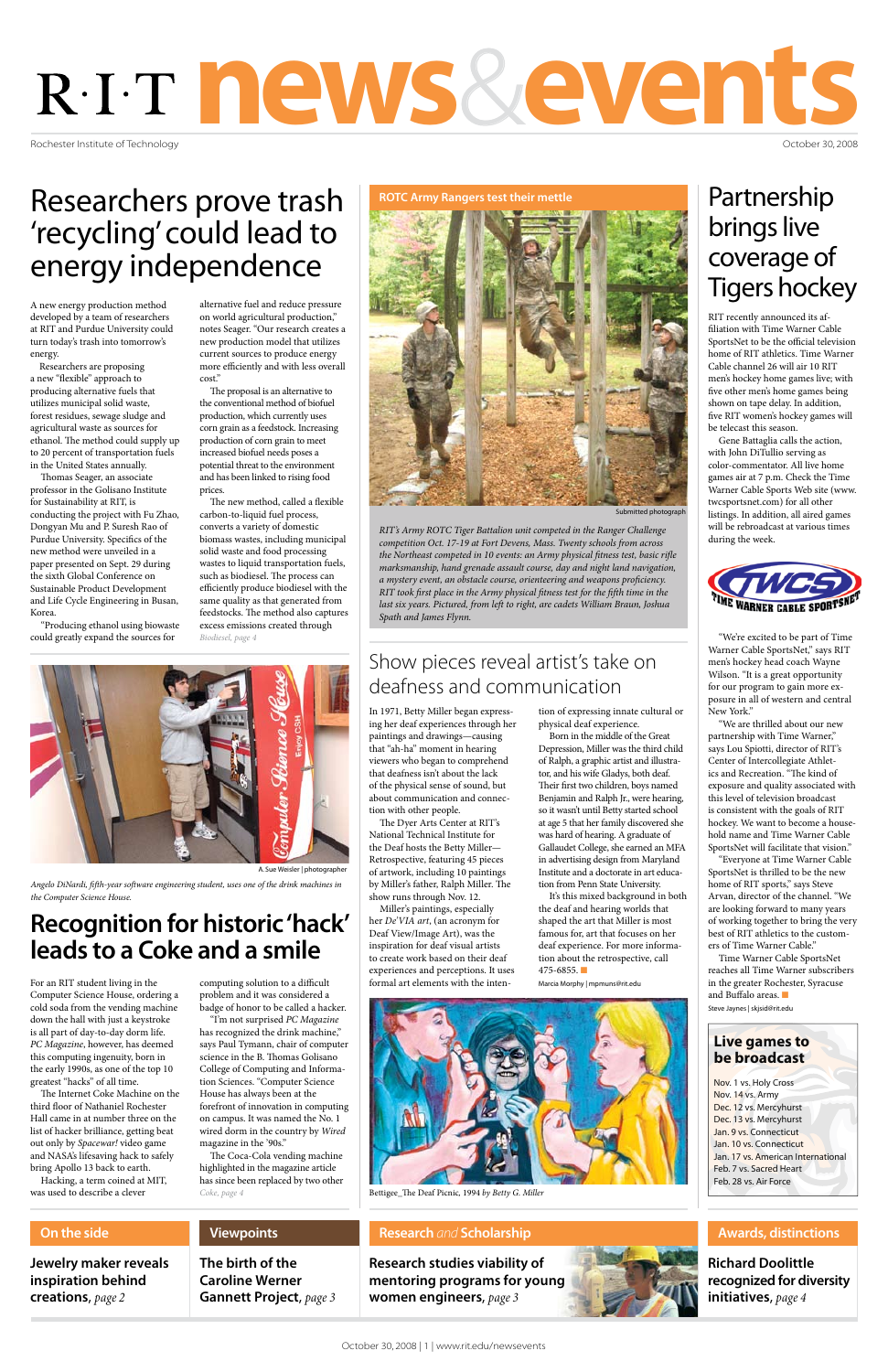Video games may be coming to a



middle-school classroom near you. RIT has

teamed with Microsoft, New

of other colleges and universities to form the Games for Learning Institute, a first-of-its-kind multidisciplinary gaming research alliance that's set to prove that video games can make great learning tools.

"Technology has the potential to help reinvent the education process and excite and inspire young learners to embrace science, math and technology," says Craig Mundie, chief research and strategy officer at Microsoft. "The Games for Learning Institute is a great example of how technology can change how students learn, making it far more natural and intuitive."

The institute's goal is to provide

scientific evidence that gaming can be an effective way to teach middleschool students math and science.

"We think gaming is an appropriate and interesting gateway to the study of these skills for this particular audience," says Andy Phelps, director of RIT's game design and development program. "We think this, but through this institute, we're going to prove it."

Microsoft, which has a longstanding relationship with RIT, approached Phelps and asked RIT to join the institute. Phelps agreed, sensing a great opportunity for graduate students to get hands-on professional experience.

"Our students are going to be building the engines that drive these games," says Phelps. "We're going to be the technical resource for the institute."

Once the games are completed, they'll be offered to the New York City school district for integration into its science and math curriculum.  $\blacksquare$ John Follaco | jpfuns@rit.edu

Mary Heiermann's passion for making jewelry paid off early. Sales from her first home party in 2006 helped subsidize her six-month hike that year along the Appalachian Trail, from Georgia to Maine, bead-by-bead. Since then, Heiermann's love for designing handmade jewelry has become something of a self-described obsession.

Making jewelry, paper crafts greeting cards, bookplates, gift boxes—and decorative picture frames is how Heiermann channels some of her creativity when not working in RIT's Department of Orientation.

Heiermann joined RIT in 2007 as a project coordinator handling event logistics and details, and coordinating communication to new students and the student handbook, among other responsibilities. She is part of the small department tasked with the daunting job of hosting student orientation in August and smaller programs during winter and spring quarters—all of which require months of preparation.

"People often say, 'Oh, orientation. It's a two-week event. What do you do all year long?'" Heiermann laughs.

Through her contacts in the orientation department, Heiermann learned about Etsy.com, an online marketplace for handmade goods that launched in 2005. Now she sells her handmade jewelry and eclectic crafts on the virtual space she "rents"

#### quarterly.

Heiermann is one of the more than 100,000 artists from around the world who connect with buyers and each other through their virtual Etsy boutiques. She named her online shop Treestory, a whimsical reflection of her love for nature and for the power of words. Each piece of jewelry posted on her Web site, www.treestory.etsy.com, bears the name of a different tree.

"The students have a knowledge and a passion that is inspiring. And it pushes me. I want to help them look at this particular area of photography in a different way than what they are used to." $\blacksquare$ 

The inspiration Heiermann finds from the natural environment when backpacking and hiking shows up in the earth tones, stones, shells and glass in her jewelry.

"I just bought a bead, and I don't know what I'll do with it, but I think it's beautiful," she says. "It's a piece of stone, like an agate. Usually, I'll start with a bead and I'll build around it."

Heiermann experiments with different colors and textures, moving beads around on a felt-covered tray, and letting the pattern sit awhile like an idea brewing. Right now she is playing with greens and silvers and larger beads, departing stylistically from the delicate beadwork of her earlier pieces. Some of her jewelry also reworks and reinvents objects worn in a different era.

"A lot of it is experimental," she adds. "I never took a class. I look at something and examine how it was put together. I can't stop because there's always something new to try." $\Box$ Susan Gawlowicz | smguns@rit.edu

Four-time Pulitzer Prize winning photographer and RIT alumnus William Snyder is back in the RIT classroom. But this time he's the pedagogue, inspiring future photojournalists to be passionate about their craft and their ideas.

"The work you can generate yourself and be passionate about usually ends up being your best work," says Snyder. "I stress this to the students: generate your own stories. Find things you are passionate about. Don't let anybody tell you not to. You may not get the okay to do it, but do it anyway."

Snyder cites his trip to Romania in 1990 to cover the AIDS infection rate among orphans. His boss at *The Dallas Morning News* didn't like his story idea, but Snyder forged ahead anyway, self-financing the trip. Snyder says that project changed him both personally and professionally, and ultimately earned him his second Pulitzer.

"These orphans were severely neglected," says Snyder. "I kept thinking about my son in that position. And that emotional connection informed my work and made me think about things I had never thought about. It changed the way I worked from that point on. Because of all the attention generated from the Pulitzer, the Romanian government was embarrassed and cleaned up its act a little bit."



Following graduation in 1981, Snyder landed at *The Miami News* for a couple years and then spent 23 years at *The Dallas Morning News*. The newspaper business offered him variety. Some of his numerous assignments included covering the Miami Dolphins in the Super Bowl, elections in Haiti and Romania, the explosion of the Challenger space shuttle, the '91 coup attempt in the Soviet Union,

the re-unification of Germany, seal hunting in Newfoundland, Republican Conventions and five Olympics.

Snyder and fellow RIT alumnus Ken Geiger won a Pulitzer for their sports coverage of the 1992 Olympic games in Barcelona, Spain.

"We had a good sense of the big stories of the day and because we controlled our schedules, unlike many of our colleagues, we were at almost all the high points of those Olympics. That was a lot of fun. And it was the first time Ken and I ever really worked that closely together."

Now back at his alma mater teaching fulltime in the photojournalism department, Snyder hopes to grow and improve the program. He says the students motivate him to want to do better.

Kelly Downs | kaduns@rit.edu

### **Computer security talk**

Annie Anton, a professor of computer science and the director of The Privacy Place at North Carolina State University, will present "Designing Software Systems that Comply with Privacy Laws" as part of the B. Thomas Golisano College of Computing and Information Sciences Dean's Lecture Series.

The lecture takes place at 1 p.m. Oct. 31 in the Golisano College auditorium. Anton will address the complex undertaking of properly protecting information, particularly when faced with regulation, privacy laws and restrictions.

### **Gannett lecture, Nov. 6**

Environmental activist and author Bill McKibben will host the next installment of the Caroline Werner Gannett Project, 8 p.m. Nov. 6 in Ingle Auditorium, SAU. For more information, visit www.cwgp.org.

#### **Black & White at Gallery r**

Gallery r, 775 Park Ave., opens the season with Black & White—a student competition of work created in black and white mediums involving students from RIT's College of Imaging Arts and Sciences. Guest curators for the show are professional artists Karen Sardisco and Nick Ruth. The exhibition runs through Nov. 15. For more information, call 242-9470.

#### **Bevier Gallery show**

Bevier Gallery is hosting a Faculty Exhibition through Nov. 19. The annual exhibit showcases recent work by fulland part-time faculty members from the School of Art, School of Design, School for American Crafts, and Foundations Department. For more information, call 475-2646.

#### **Call for nominations**

Nominations are due Nov. 21 for the Four Presidents Distinguished Public Service Award. Nomination forms can be found at www.rit.edu/gcr. Created by RIT Vice President Emeritus Alfred Davis, the award is presented annually to a member of the RIT faculty or staff whose public service and commitment mirrors that of the four presidents with whom Davis worked in his 67-year association with RIT. The award will also be presented along with the Bruce R. James Distinguished Public Service Award, presented to an RIT student for exemplary public service. This year's awards will be presented March 17.



William Snyder | photographe

### **Poster volunteers needed**

If you or a member of your family has benefited by services provided by a United Wayfunded agency, the RIT United Way Steering Committee would like to hear from you. Volunteers are needed to share their stories for the annual United Way campaign posters—a collaborative production by students, faculty and staff which illustrate how contributions raised through the United Way of Greater Rochester help members of our own RIT community. Contact Lynn Rowoth at 475-7408 or lcrgrl@rit.edu by Dec. 1 if you are interested in sharing your story or would like more information.

### **News briefs**

# Pulitzer Prize winner returns to teach at his alma mater

*One of Snyder's Pulitzer-Prize winning photographs of Mimi Rizescu attempting to console a child, while feeding another one, in the Home for Irrecoverables in Vulturesti, Romania.*

### **RIT, Microsoft integrate video games into middle-school classrooms**

# Nature inspires orientation staffer in jewelry design

*High-school students John Pulice (sophomore from Virginia), left, and Nick Voce (junior from Florida) created holograms of an RIT medallion in a workshop during the 2008 Student Conference for the National Consortium for Specialized Secondary Schools of Mathematics, Science and Technology held Oct. 23–26 at RIT. Global Innovation offered the nation's brightest technology-minded high-school students a chance to gather and see firsthand what RIT has to offer.*



A. Sue Weisler | photographer



*Mary Heiermann, from RIT's orientation department, wears one of her jeweled creations.* 





*William Snyder in the classroom.* A. Sue Weisler | photographer

**Web extra:** Hear an interview with William Snyder on the RIT news podcast "Studio 86" at www.rit. edu/news/podcasts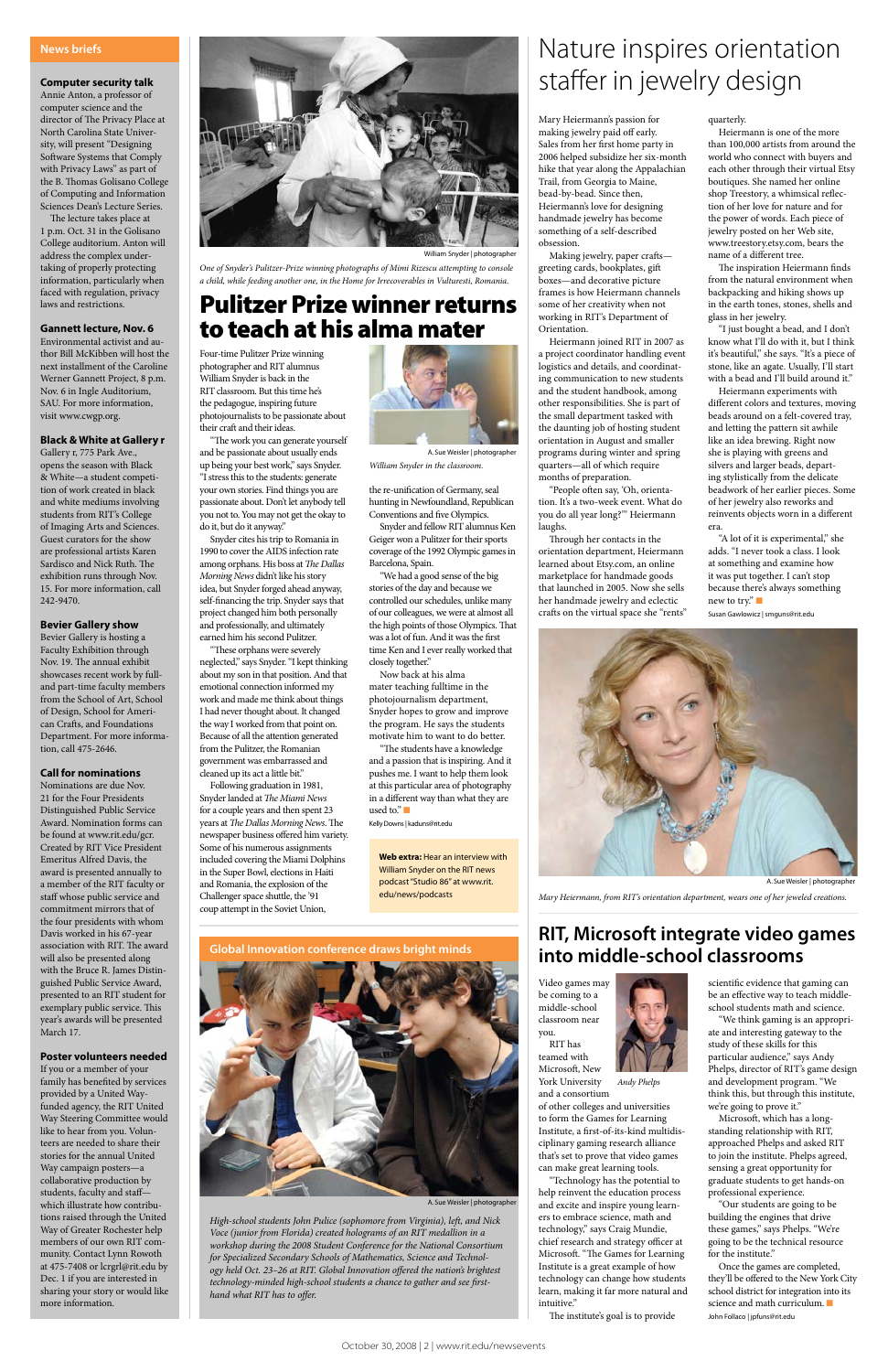### Viewpoints Creating RIT's Caroline Werner Gannett Project—Three Years Out by Mary Lynn Broe

Ross Koenig has been appointed assistant vice president for finance and administration, according to James Watters, senior vice

president. Koenig, who previously served as RIT's assistant controller, will be responsible for overseeing the preparation of and adherence to RIT's operating budget. This includes expenditures in excess of a one-half billion dollars annually, including \$60 million in capital expenditures. RIT's budget consists of spending plans for over 400 departments on campus as well as increasing activities overseas.

"My goals include building on the competencies in our current budget staff and processes through engaging peer institutions and implementing best practices where

Koenig will be transitioning into his new role over the coming weeks.

we see the opportunity to improve our stewardship of RIT's financial resources," says Koenig. "We intend to be creative in the application of our learning—modifying what we discover to fit RIT's unique culture, characteristics and needs."

Says Watters: "Lisa Cauda and the supporting members of our search committee did a great job identifying highly qualified candidates for this position. Ross prevailed in such a highly competitive process. Ross has a blend of extremely fine technical skills, a record of accomplishment and a legacy of working collaboratively with other departments. These skills are essential for the leader of this office given the broad spectrum of individuals and budgets that he will encounter."

Vienna Carvalho | vnccom@rit.edu

William Dresnack has been appointed senior associate dean at RIT's E. Philip Saunders College of Business. He is responsible for overseeing

and managing all

aspects of administration, including accreditation assessment, budgeting and faculty and student development.

He previously served as chair and associate professor of business administration and economics at State University of New York, The College at Brockport.

"As a long time resident of the Rochester area and member of the business and academic communities, I have long been impressed with both the business school's and the institute's ability to not only respond quickly to changes in the business environment but to get ahead of the curve by introducing innovative courses and programs," says Dresnack. "Now that I'm an insider, I am even more impressed with the focus on student learning, cuttingedge scholarship and dedication to quality."

Dresnack earned his doctor of jurisprudence with certification in taxation from the State University of New York at Buffalo in 1997 and his M.S. in accounting from the State University of New York at Binghamton School of Management in 1984. He earned his certified public accountant license in 1987.  $\Box$ Marcia Morphy | mpmuns@rit.edu

Hydrogen energy is considered by many experts to be one of the best alternatives to fossil fuel and could become one of society's primary power sources over the next two decades. However, there are a number of

impediments to fully realizing the fuel's potential. One of the most significant is the high cost-to-yield ratio of current hydrogen production techniques.

At RIT, researchers are currently investigating the use of plasma as a means for creating hydrogen-powered microsystems that could one day run our computers and electronics, and many scientists believe the answer lies in developing new methods for producing hydrogen that use less energy and are more efficient.

The project, led by Davide Mariotti, visiting professor of microelectronic engineering, utilizes micro plasma—tiny beams of the ionized gas state of an element—to generate hydrogen energy. The process is a modification of previous research Mariotti has conducted which is perfecting the use of plasma techniques in developing microsystems.

Hydrogen is plentiful and clean burning with no emissions other than water vapor, and researchers in a host of fields are testing the technology to power everything from microelectronic devices to

automobiles. "The process of creating micro plasma, turning elements into their ionized gas state, can be used to generate

hydrogen energy which can then be channeled into microsystems that power electronic devices," notes Mariotti. "The process has the potential to be considerably more efficient and cost effective than other forms of hydrogen generation." Mariotti is working with Yen Wen Lu, assistant professor of microsystems engineering and Tuhin Das, assistant professor of mechanical engineering, both at RIT, to build a prototype microsystem device that will be used to test the performance of the micro plasma technique and ultimately micro-plasma powered electronics. The research is being funded through a grant from the National Science Foundation, and the team hopes to eventually patent the technology. "Hydrogen fuel has great potential but methods need to be developed to take the technology from the lab to the marketplace," adds Lu. "By combining micro plasma technology with microsystems development we are hoping to create hydrogen energy systems that can be replicated, mass produced and commercialized." $\blacksquare$ Will Dube | wjduns@rit.edu

**Mass-produced hydrogen will help provide alternative fuel source** | Study focuses on attracting,

> A national research collaboration seeks to shed new light on how the educational environment for engineers impacts female students and assists engineering schools in improving female retention rates. Although numerous efforts by government, industry and academia have been undertaken to increase the representation of women in science and math fields, the number of women engineers has remained low, the National Science Foundation reports. Women currently make up only 11 percent of professional engineering positions. Part of the reason for this discrepancy is the low retention rates of women in engineering degree programs, a statistic that several researchers have linked to the fact that women in engineering programs are more likely to lose confidence in their abilities, also referred to as self-efficacy, compared with their male counterparts. RIT, as part of a multi-university partnership funded by the National Science Foundation, will investigate the impact of experiential learning on self-confidence and retention of female engineering students. "By studying the linkages between

self-efficacy and the engineering student environment we can better understand the factors, both academic and social, that affect retention among female engineering students," notes Margaret Bailey, associate professor of mechanical

engineering and executive director of the Women in Engineering Program at RIT.

The study is one of the first to investigate how co-op opportunities and other formal work experience programs impact the retention rate of female undergraduate engineering students. It will also examine programs such as mentoring, advising and academic living communities to analyze the impact on student self-confidence and retention.

"Because of the underrepresentation of women within the engineering profession, this research is important in identifying factors which lead to women students successfully completing their degrees in engineering," Bailey adds.

The effort is being conducted in partnership with Northeastern University, the University of Wyoming and Virginia Tech.  $\blacksquare$ Will Dube | wjduns@rit.edu

### **A dymanic duo**



**T**wo and a half years ago— March 2006 to be precise— RIT's provost and two of its deans challenged me, as Caroline Werner Gannett Chair, to "Explore new intersections of the humanities with the social sciences, sciences and technology. How might they relate more closely to each other in the future? How can we better understand the contexts in which scientific, technological and humanistic change takes place?"

This was no small charge for a former dyed-in-the-wool archival scholar of literature whose recent books required sleuthing among unacquisitioned papers and interviewing American expatriates! I embraced it with gusto!

That spring and summer, I met with faculty from across the institute and the larger Rochester community. By fall, a large initial advisory board—community professionals, deans, faculty and students—came to the table and the Caroline Werner Gannett Project took shape. As we began an unofficial study of collaborations and salons that fall—ranging from 17th century "Lunar Men" to Black Mountain College, Asheville, N.C.—we also initiated a multidisciplinary series of internationally visible speakers entitled, "Consilience: the Cognitive Revolution," focusing on the roles of Darwinian science in our everyday lives.

New courses also contributed to this cross-disciplinary dialogue, suggesting a different kind of curricular architecture. "Truth and Consequences: Studies in Disciplinary Evidence" assembled more than 15 faculty to compare the methods and standards employed for gathering,

evaluating, preserving and passing on evidence. (This blockbuster course will be back by popular demand in 2009-2010.) Another course, also repeated this year, offered students the opportunity to study, lunch with and be videotaped interviewing project speakers.

Netting the blockbuster names for RIT is only part of the mission of the Caroline Werner Gannett Project. Complementing our world-class speakers, we have brought a wide range of unusually creative experiences to our students—"hands-on" colloquia, seminars and workshops that provide a critical complement to speakers' ideas, as they shape new directions in curricular change. Some of these activities included an astrophysics graduate seminar on "black holes" with theoretical physi-



*William Dresnack*

# Dresnack senior associate dean

retaining female engineers *Research will examine viability of mentoring programs, advising*

> *Singer D.D. Jackson, left, and poet George Eliott Clarke performed as part of the Caroline Werner Gannett Project's "Visionaries in Motion" series Oct. 15. For more information about the project, visit www. cwgp.org.* Valerie Wroblewski | photographer

*Ross Koenig*

*Shauna O'Hurley, a computer engineering major, works with elementary school students as part of a program designed to enhance college student interaction with the surrounding community while strengthening engineering students' core knowledge and improving communication skills. A new multi-university study will examine how these types of experiential learning opportunities along with cooperative education improve self-efficacy and retention among female engineering students.*





*Viewpoints, page 4 Members of the Caroline Werner Gannett Project Advisory Board.* 

# **Koenig named assistant VP Business names Reserve the Executive Section 2 and 2 and 2 and 2 and 3 and 3 and 4 and 4 and 4 and 4 and 4 and 4 and 4 and 4 and 4 and 4 and 4 and 4 and 4 and 4 and 4 and 4 and 4 and 4 and 4**

*At RIT, researchers are currently investigating the use of plasma as a means for creating hydrogen-powered microsystems that could one day run our computers and electronics.*